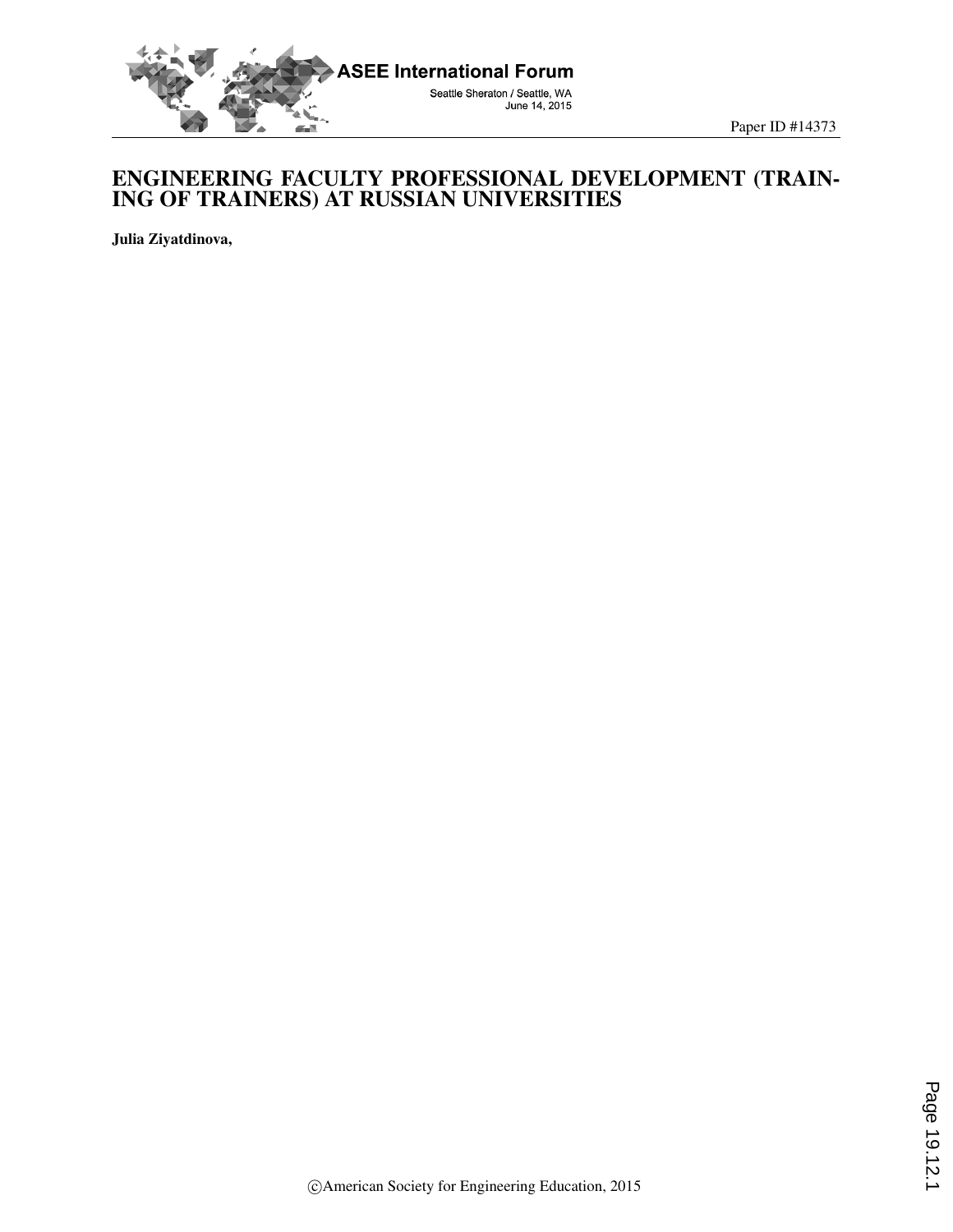## **ENGINEERING FACULTY PROFESSIONAL DEVELOPMENT (TRAINING OF TRAINERS) AT RUSSIAN UNIVERSITIES**

## **German S. Dyakonov, Youri Pokholkov, Vasiliy G. Ivanov, Vladimir V. Kondratiev, Julia N. Ziyatdinova**

A peculiar feature of Russian engineering education is that the majority of faculty who teach engineering disciplines do not have any pedagogical background; their education comprises the following stages: Bachelor Degree Program – Master Degree Program – Post-graduate Program, then they proceed to work as an instructor, an assistant professor, and an associate professor in the corresponding departments of the University.

Faculty can participate in special professional development programs of psycho-pedagogical training in the system of the so-called Additional Professional Education (hereinafter APE) at special university units such as Department (or Faculty) of Professional Development (hereinafter FPD) and Centers for Training and Professional Development (hereinafter CTPD) established at the leading engineering universities.

Three mainstreams of professional development programs funded by the Ministry of Education and Science of the Russian Federation were implemented during the last years in CTPD and FPD: 1) professional development programs at home universities (72 hours, the participants balancing work and study); 2) professional development programs at other universities (72 hours, the participants leaving their home university for around 2 weeks); 3) professional development programs at home universities (over 500 hours, the participants balancing work and study).

All the three types of programs are run at Kazan National Research Technological University (KNRTU). Moreover, several all-Russian events have been hosted by KNRTU in the last years, including:

- Meeting of Coordination Council on additional professional education of the Russian Federation (2002);

- All-Russian meeting on problems of modernization and development of additional professional education (2004);

- The 7th All-Russian conference on additional professional education "Challenges of Additional Professional Education Development Under Education Reforms" (2006);

- The 9th All-Russian conference on additional professional education and All-Russian forum "Social Partnership in System of Continuing Education" (2008).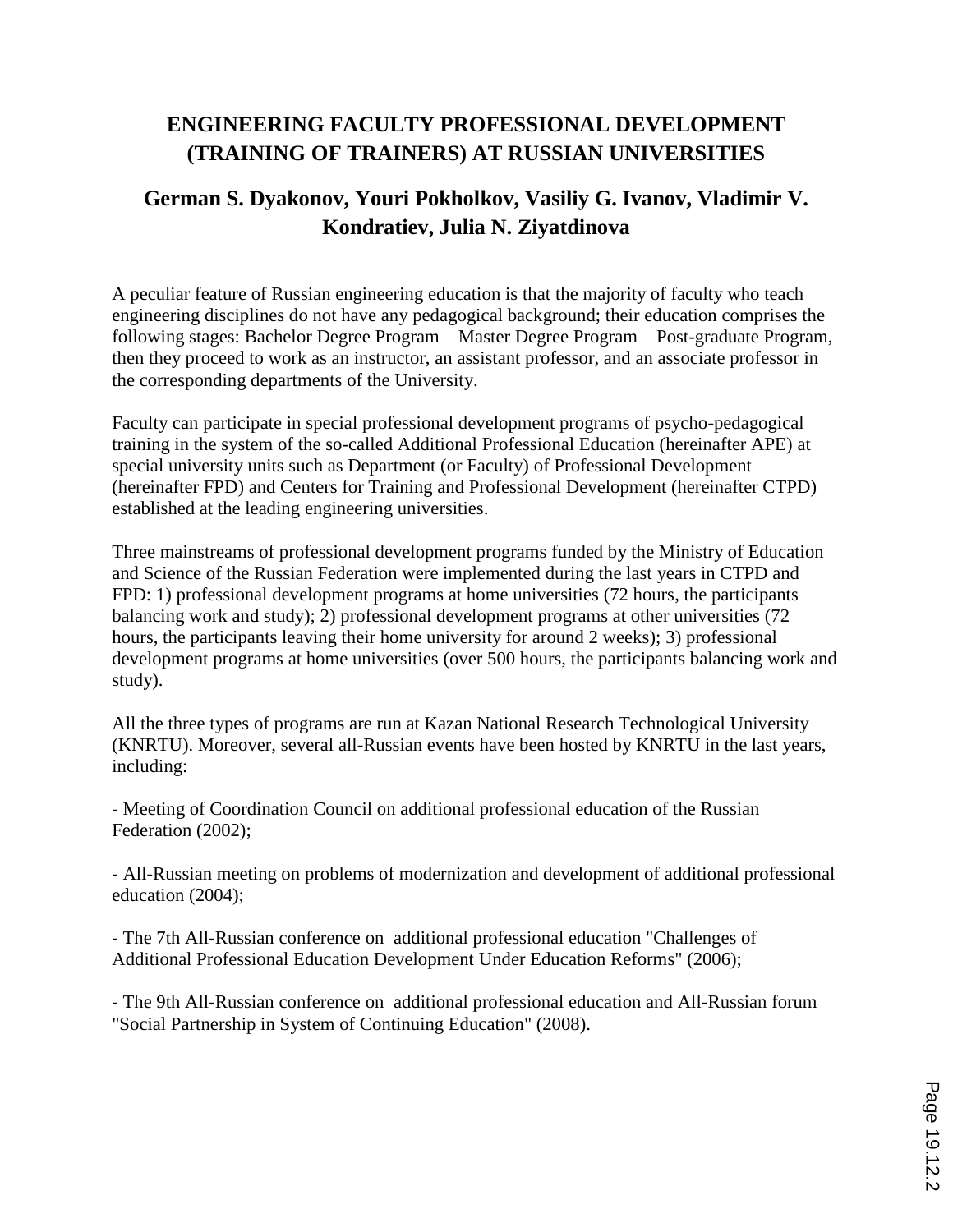In 2011, with participation of International Society for Engineering Education (IGIP) and Russian National Training Foundation, KNRTU hosted International scientific school "Higher Technical Education as an Instrument of Innovative Development" [1].

Three days of the conference saw two master-classes, a training, three workshops, a round table, two meetings (the meeting of the Russian Monitoring Committee IGIP and the meeting of Association for Engineering Education of Russia), 20 reports from the leading international scholars. Over 300 participants from education, industry, ministries and authorities, including 150 KNRTU faculty members were involved in the event.

In 2012, under the aegis of International Society for Engineering Education (IGIP), Russian National Training Foundation and Ministry of Education and Science of the Russian Federation, KNRTU hosted another International scientific school "New Challenges of Engineering Education for Gas and Petrochemical Complex in the Context of Russia's Accession to the World Trade Organization (WTO)" [6].

Five days of this conference witnessed an expert seminar, ten workshops, four round tables, over 20 reports from the leading international scholars. The event gathered around 420 participants from different countries (USA, Germany, UAE, Austria, Israel, Ukraine) and different cities of Russia (Moscow, St.Petersburg, Tomsk, Arkhangelsk, Novosibirsk, Yakutsk, Smara, Sratov, Nizhny Novgorod, Chelyabinsk, Ivanovo, and etc.).

On September 25-27, 2013, under the aegis of Russian National Training Foundation, International Society for Engineering Education (IGIP) and its Russian Monitoring Committee (RMC IGIP), Carinthia Technical Institute (CTI), KNRTU hosted the 42nd IGIP International Conference on Engineering Pedagogy "The Global Challenges in Engineering Education" and the 16th International Conference on Interactive Collaborative Learning [2, 4, 7].

The event gathered over 500 participants from 44 countries, including scholars and scientists, leaders of international organizations, representatives of authorities, leaders of industrial enterprises and non-governmental organizations.

The international conference aimed at discussing the trends of education and research development in technical universities, exchanging practical experience in engineering education, and introducing pilot projects.

The conference included four plenary sessions, annual IGIP meeting, IGIP award sessions, young scientist award session, and 51 full paper and poster sessions with 210 reports.

The same dates, September 23-28, 2013 were given to International Scientific School "Engineering Education for New Industrial Development" [4, 5]. Six days of the school included four plenary sessions with 14 reports, 6 teaching workshops, 12 topical workshops, 7 round tables, one of them with participation of the President of the Tatarstan Republic, Rustam Minnikhanov, and 2 expert seminar.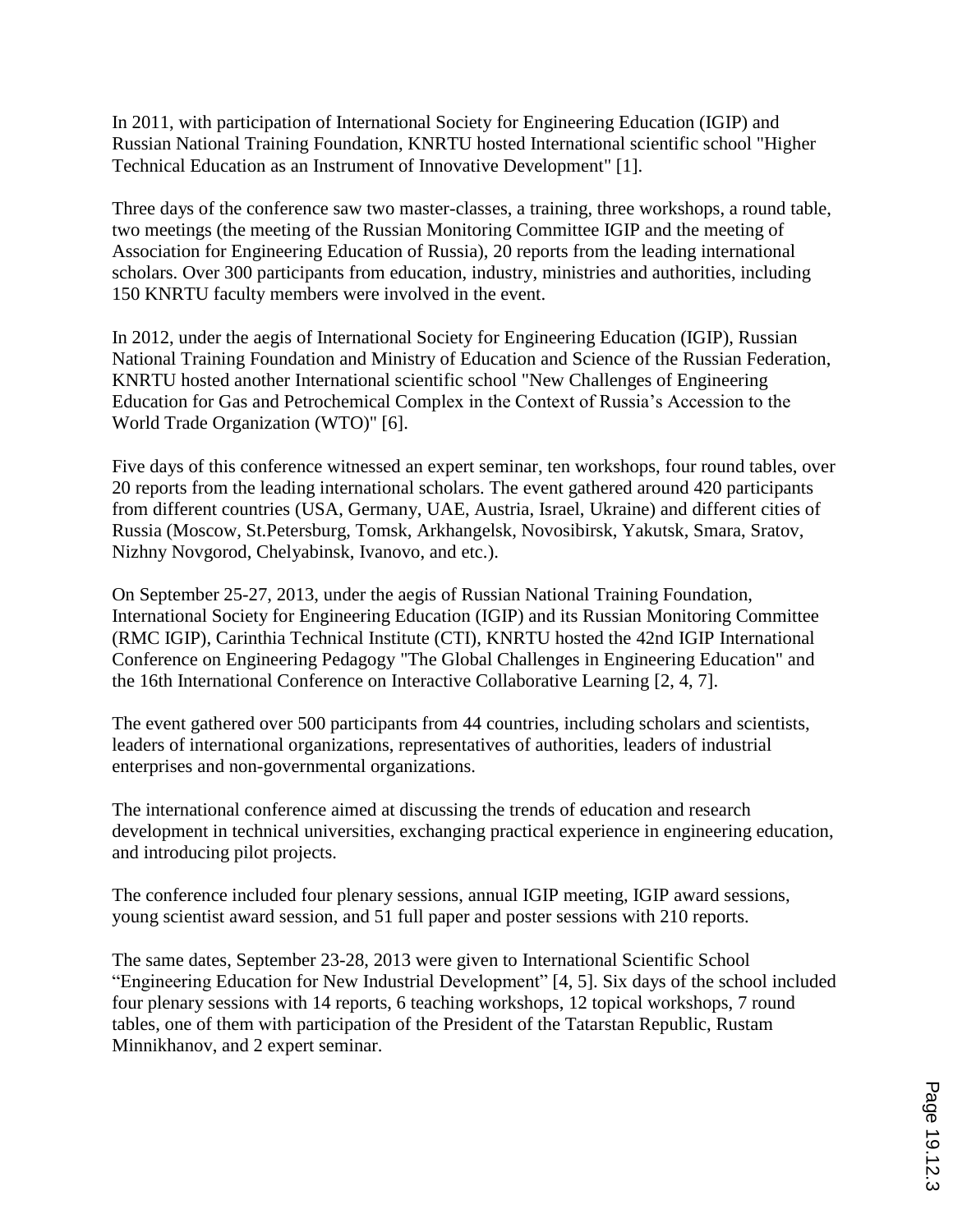In the last few years, another interesting trend in KNRTU is a series of workshops chaired by Academician of Tatarstan Academy of Sciences, Sergey Dyakonov, including:

- Challenges of Higher Professional Education (2008-2009) [3];

- Higher Professional Education for Innovative Development (2010-2011);

- New Tasks of Engineering Education for Gas and Petrochemical Complex (2012) [6];

- Engineering Education for New Industrial Development; Challenges and Opportunities (2013) [5].

The first series of workshops included the following meetings: 'International Trends and Models of Higher Professional Education', 'Social Consequences of Higher Education Development in the World', 'Strategies and Models of Higher Professional Education Development in the Russian Federation', 'Competence-based Engineer Training', 'Modern Educational Technologies in Technical University', 'Designing Academic Disciplines as Information Models for Distance Learning', 'Application of Computer Technologies in Teaching Physics', 'Designing Academic Disciplines for Competence-based Engineer Training', 'Quantum Chemistry Techniques for Chemical Engineering Students', 'Russian Higher professional Education in the Context of Global Development Trends', 'Training Engineers in Real Virtual Environment' [3].

The second series of workshops included the following meetings: 'Contents of Higher Professional Education for Innovative Development', 'Methodology of Innovative Engineering', 'Engineering Solutions for Chemical Technology', 'Education Contents as an Instrument for Developing Professional Potential of an Engineer', 'Concept of Chemical Engineering Education', 'Training High Technology Managers', 'professional Development Programs at Bauman Moscow State Technical University'.

The third series of workshops included the following meetings: "Training Engineers and Scientists in Korea Universities', 'Challenges of Project Based Learning in Chemistry, Petroleum Chemistry and Petroleum Refinery', 'Problems of Science Philosophy'.

The fourth series of workshops included the following meetings: 'Developing Engineering Competencies in New Professional Virtual Learning Environment', 'Professional and Public Accreditation of Educational Programs in Engineering and Technology', 'History and Prospects of Process System Engineering', 'Problems and Prospects of US Chemical Engineering Education'.

In total, over 650 faculty members participate in professional development programs at KNRTU annually. In addition to professional development programs, all-Russian and international scale events, series of workshops, KNRTU also runs PhD and Postdoctoral Programs in Education, including 'Theory and methods in teaching' chemistry' and 'Theory and methods of professional education'. In the last 20 years, over 200 PhD thesis in education were defended in KNRTU.

Engineering pedagogy has always been among the priorities of KNRTU. In 1994, KNRTU founded one of the first Russian Centers of Engineering pedagogy. This is the largest Russian Center, the flagman of engineering pedagogy, accredited by International Society for Engineering Education (IGIP) as number 2 of 14 Russian centers with a license to run